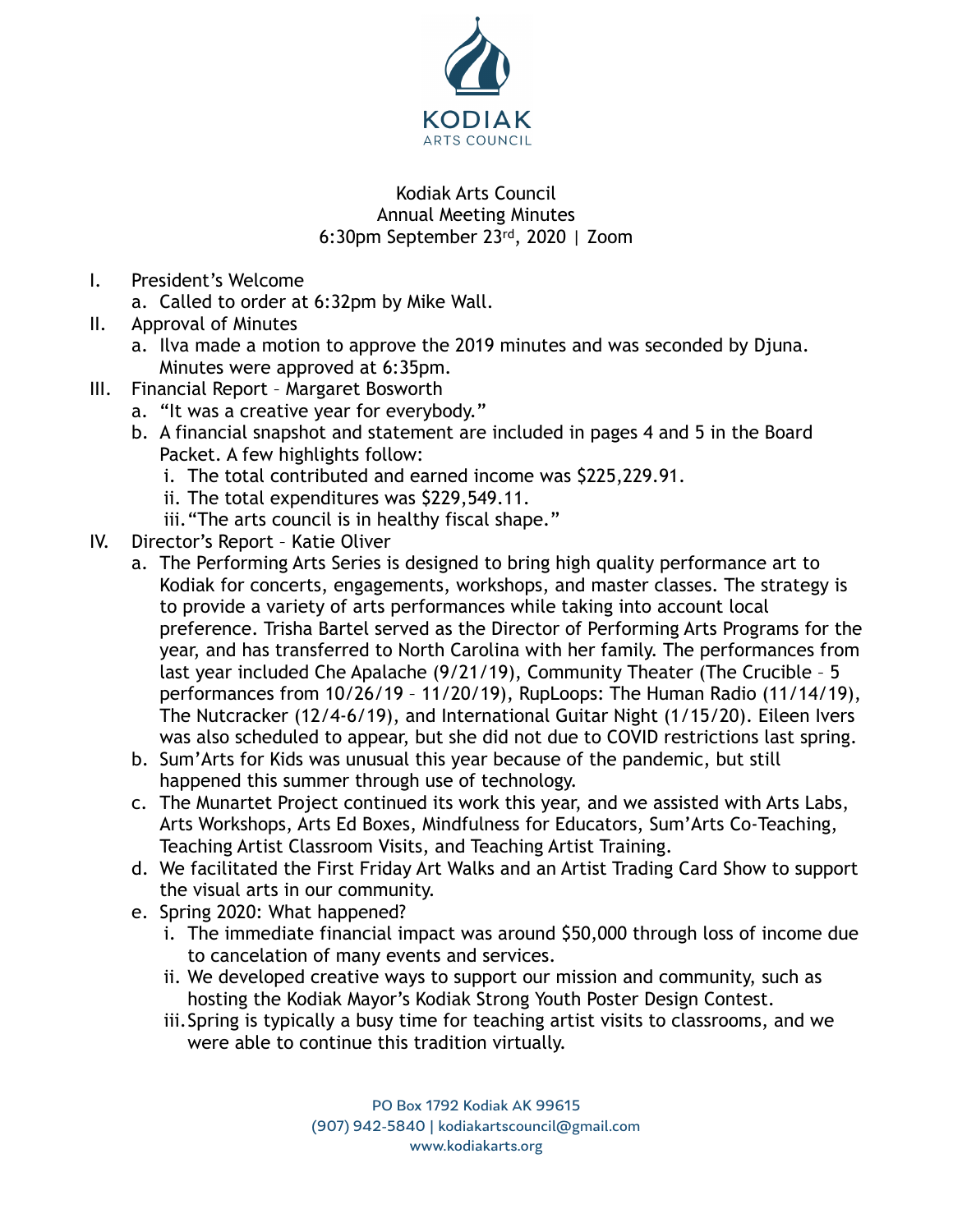

- iv. We partnered with the artists of BearTown Market to create BearTown Market in a Box, and the September issue just sold out yesterday.
- v. We facilitated curbside distribution of Sum'Arts supplies, cloth masks, and Arts Kits.
- f. 2020-2021: What's Next?
	- i. Theaters were one of the first spaces closed for the pandemic, and we will likely be the last to reopen.
	- ii. We are working to develop the capabilities for streaming to go alongside the possibility of small, in-person audiences.
	- iii.We are working with Alaskan artists, local artists, and considering options such as Reader's Theater.
- V. Member Organizations' Reports
	- a. AlphaSingers Jeff Stephan (tenor)
		- i. The AlphaSingers appreciate the energy, time, and creativity involved in the work that the Arts Council does to make our community better.
		- ii. Although the pandemic impacted the schedule, we were able to perform four songs on the December performance of the Isle Bells as well as singing the Irish Blessing to Jon Bartel and his family as they departed Kodiak in July of 2020. They also give thanks and admiration to Laura Beck and Jill Rohrer for their commitment and participation as accompanists and fully part of the team. The revenue was collected from the cookie jar at the Isle Bells December Performance and went towards expenses such as new music. Jeff also stressed the importance of Jenny Stevens and the incredible work and the way she has "taken us into her heart and into her home."
	- b. Chiniak Art Works Diane on behalf of Gretchen Patterson
		- i. We are an all-volunteer organization. We have formed a new board and have a gallery and teaching space at the post office, which is not charging rent. The gallery/store will be opening soon for limited capacity, and we are looking forward to future opportunities and Zoom-based work, including an air B&B workshop.
	- c. FairWind Players Pam Foreman
		- i. Pam is thankful for KAC for all of the support over the years (from 2006 or 2007). This year, we put on Coffee with God in the drama pod in January and The Hasty Heart in March. The Hasty Heart was in performance during the beginning of the shut down, and were fortunately able to finish the run and the theater closed immediately after striking the show. This year, because of all of the unknowns, we will provide whatever support we can to the arts council itself. We have discussed helping KAC by providing tech for their shows, a radio theater piece, and possibly some other small shows that might be fitting for a small audience of streaming. We also decided that any of our proceeds will go back directly to the arts council as our way of saying thank you. We hope to do workshops in the future so the artists have a place to continue practicing their skills.

PO Box 1792 Kodiak AK 99615 (907) 942-5840 | kodiakartscouncil@gmail.com www.kodiakarts.org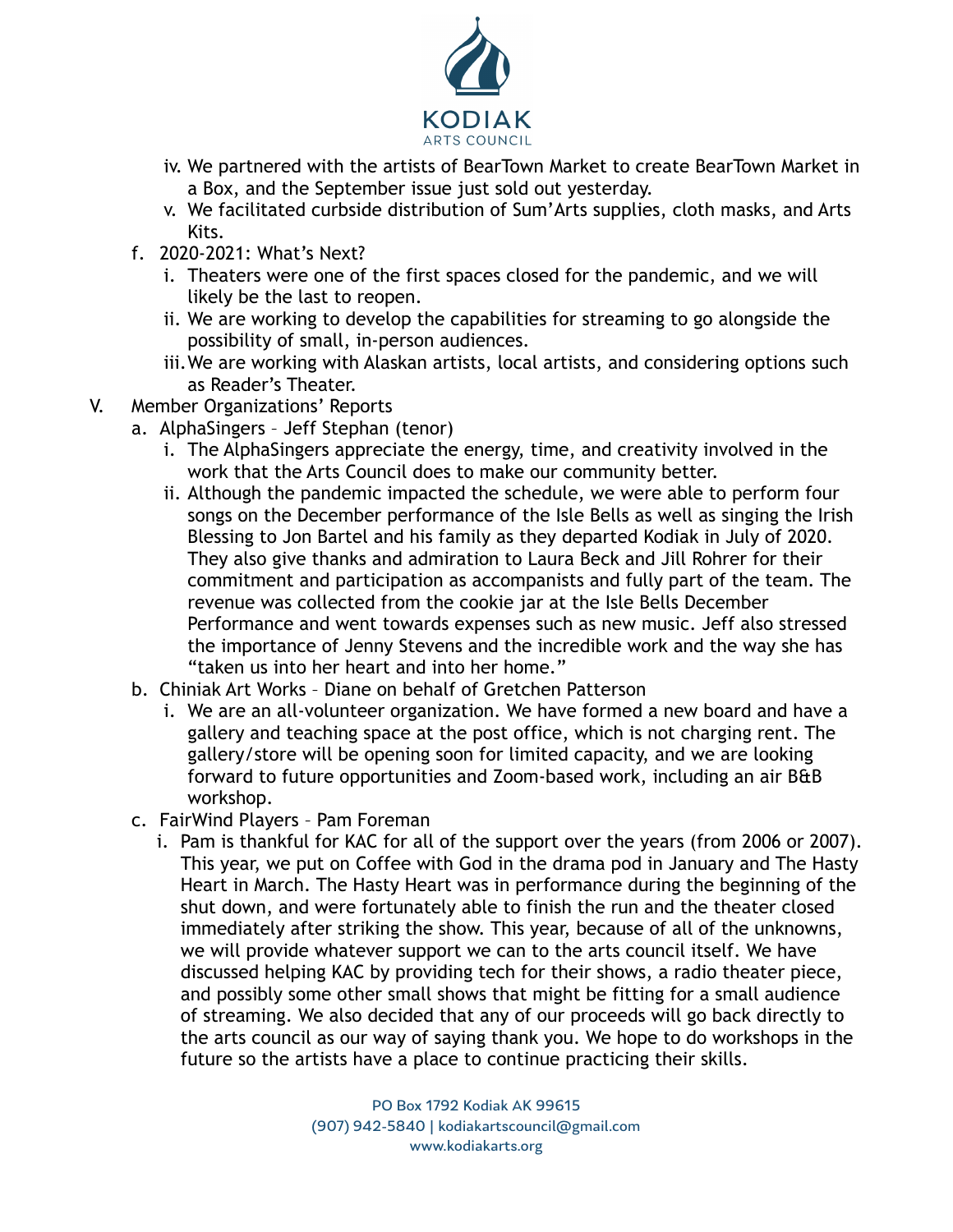

- d. Galley Tables Djuna Davidson and Brianna Cooper
	- i. We had incredible attendance which drove us to print tickets because of consistently being over capacity for the venue. In March, we held a rehearsal and made a statement about putting on the Friday show, but ultimately did not put on the show. Pam put together an hour-long show that can be accessed on the KMXT website. The board has met recently and is planning on kicking off this year's season with an opening show on October 23rd. The board has decided to take it show-by-show.
	- ii. unsure the format will remain the same as it has historically been with seven shows.
- e. Isle Bells Ella Saltonstall
	- i. Isle Bells has been in existence for 10 years! We typically do a winter show (Holiday Bells) and a spring show. The collaboration with the AlphaSingers was spectacular and meant a lot to us. We recently lost a member, and it strengthened our resolve to provide musical fellowship. We are planning to have the Holiday Bells concert with a limited audience, a higher ticket price, and plan on giving all proceeds back to the arts council. We are rehearsing in masks now, and now have our own space to rehearse. We performed at a service on Friday for the fallen member, and it has forever changed the group.
- f. Kodiak Bear Paw Quilt Guild Fayra Klier
	- i. Kodiak Bear Paw Quilters are alive and well. We met virtually for a while, but are now meeting at Bayside live, wearing masks and social distancing. New officers and committee chairs were rung in at the beginning of the fiscal year. Our net income for this year was \$2949.25. Last year the guild sponsored sewing classes at the library, and we are making plans to find ways to continue sharing our craft in a safe way in the near future. We gave about 17 quilts to families in need during last year. We have decided to cancel this year's October quilt show, but we are hopeful to be able to reschedule for April of May in 2021. Our membership continues to be diligent with sewing and creating a stash for future non-pandemic bazaars and events. We have a new website created by our member Kate: [http://](http://www.kodiakbearpawquilters.org/)

[www.kodiakbearpawquilters.org/.](http://www.kodiakbearpawquilters.org/) Our goal is to continue having safe meetings and looking forward to the next year.

- g. Kodiak Russian Balalaika Players Walter Muelling on behalf of Nancy Bors
	- i. Unfortunately, the Kodiak Russian Balalaika Players did not perform this summer due to the cancelled cruise ship season.
- h. Made in Kodiak Katie on behalf of Sara Sundsten
	- i. Our show in October went well, and our website is up and running. We have new members and board members, and are looking for more members. We have suspended all dues because of the pandemic. Currently, our board and trustees are putting our heads together to put on fundraising events.

PO Box 1792 Kodiak AK 99615 (907) 942-5840 | kodiakartscouncil@gmail.com www.kodiakarts.org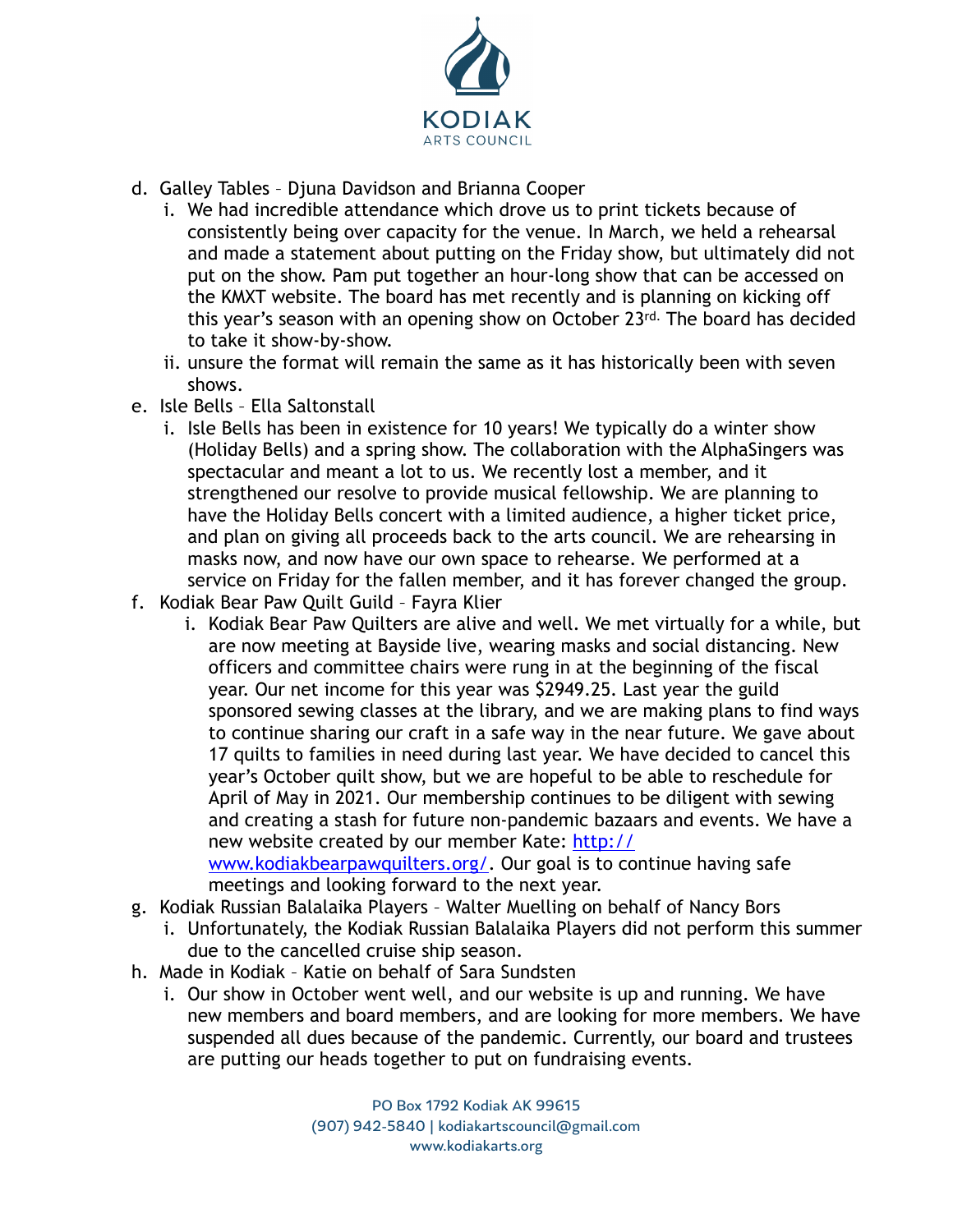

- i. WhaleFest Kodiak Djuna on behalf of Cheryl Nugent
	- i. The idea to resurrect WhaleFest began last year and has been very encouraging. Unfortunately, COVID happened during planning and forced us to cancel and hope to move to 2021. We had planned on talking about whales in our ecosystem, reporting stranded marine mammals, children's
	- ii. ocean inspired art, a Run with the Whales 5K, a beach cleanup with Island Trails, a story-telling event, showing whale footage, refreshments, a fun informal social event, several events at the library or museum (some of which occurred virtually).
- VI. Board of Directors Election
	- a. Becci Long has decided not to run for reelection.
	- b. This year's candidates are: Margaret Bosworth, Marc Ignacio, Mary Patterson, and Melveen Villoria.
		- i. Margaret's thoughts:
			- 1. Here I am, no speech! But I did want to say thank you to everyone, and that we are a real team. I am willing to volunteer for just about anything, and really believe in the arts in our community. It has been a very enriching part of my family's lives, and is part of why I love Kodiak.
		- ii. Marc's thoughts:
			- 1. Let's keep it short and simple: I enjoy the team, and I enjoy being helpful. We bring happiness to people and being a part of that means a lot to me. I love entertainment, and we need to be entertained in Kodiak to keep our mind right.
		- iii.Mary's thoughts:
			- 1. Great meeting tonight, thank you to Katie for all of your hard work. I want to continue to be a part of this great Kodiak Arts Council family.
		- iv. Melveen's thoughts:
			- 1. I moved to Kodiak from Washington state. I play piano and percussion and performed with a group in Seattle. I also volunteer as a Zumba instructor for fundraisers. My theater experience here has been great because of the people I have met. I have experience overseeing large functions. Earlier this year, I was so excited to get the auction going, but safety should be first for our family and community. I am up for the challenge of making the most of these times.
	- c. Motion to approve the candidates was approved unanimously at 7:52pm.
- VII. General membership comments, questions, and announcements
	- a. Judy wants to thank Katie for putting this meeting together. Usually the annual meeting is one of our most enjoyable because we are all together and can see the fruit of all the work. To the other board members, thank you for your work this year, and we're in it for another. Off we go!
	- b.